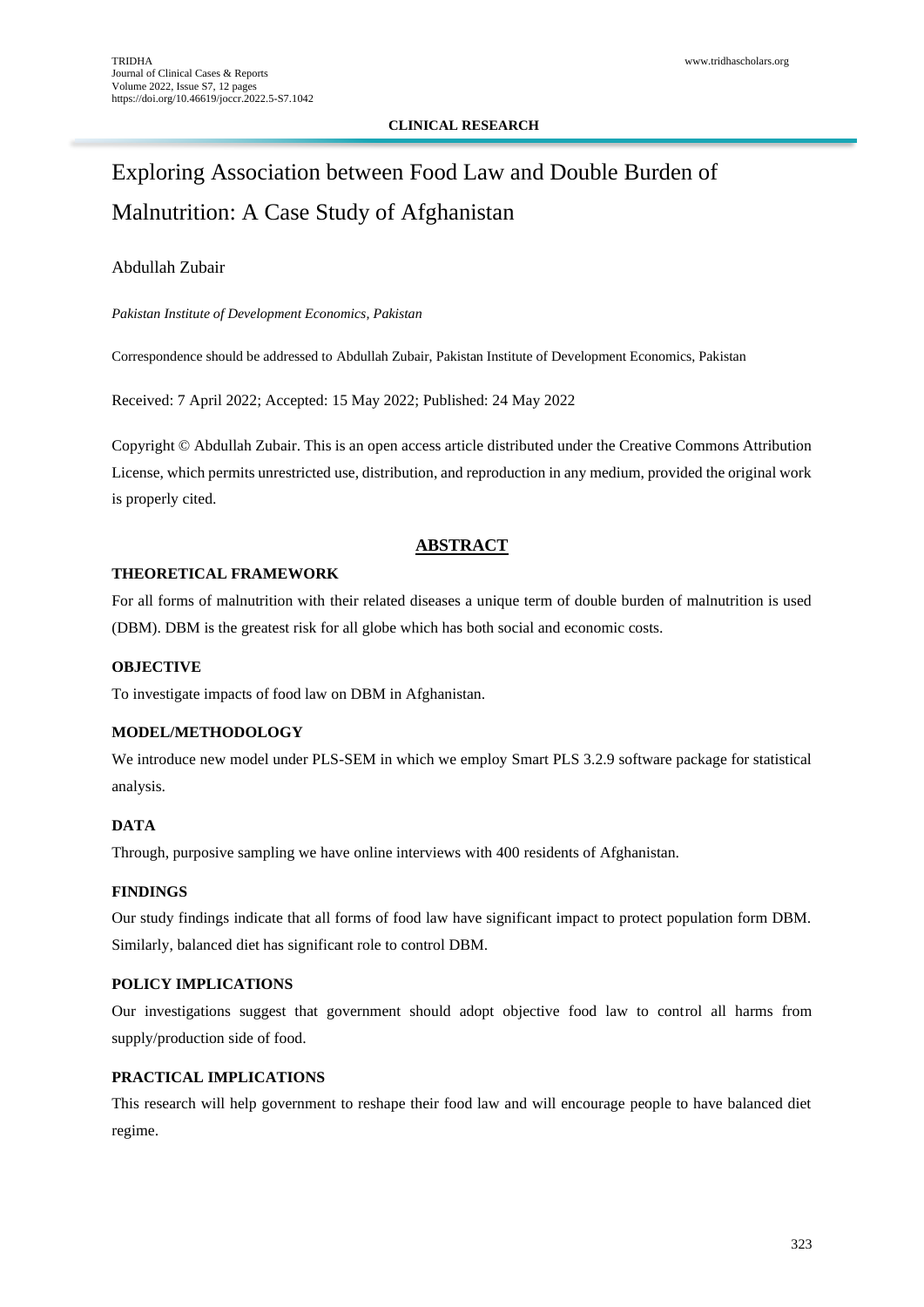## **KEYWORDS**

Food law; DBM; BDR; PLS-SEM

## **INTRODUCTION**

The term malnutrition refers to bad nutrition which covers two broad aspects of over and under-nutrition. In 1992 a unique term of double burden of malnutrition (DBM) emerges at the ICN held by the FAO and the WHO instead for both forms of malnutrition and their related diseases [1].

In fact, mostly DBM and their related diseases raise due to neither incidences nor nature. But rather DBM raise due to demand/consumption and supply/production poor regulations. Since, DBM and their related diseases are main predictor of mortality [2-6]. Similarly, they have both economic and social burden at individual and state level [3-5,7]. Therefore, in fact, we need to reshape our food system to combat with DBM and diet related diseases [8]. In fact, in order to regulate all food chain process there is need to food security, food safety, and food control [9-11]. Indeed, supplying healthy nutritional outcome is more essential than food consumption. These protections cannot be guaranteed by subjective economic growth or hunger elevation. Rather, for every nation it is essential to regulate all food chain process through objective food law [12-14].

In fact, implementation of objective food law is real development. Though, in high level standard countries many forms of under-nutrition vanished. However, other forms of malnutrition like over-nutrition, nutrients deficiency (hidden hunger) and their related diseases increase [15-17]. Therefore, these is much need for adoption of objectives food law. A responsive state should consider third pillar (community) welfare and advancements. A state should not rarely consider on capitalists and industries benefits. Recently, many proofs show that mostly mortality and severe diet related diseases increase due to high consumption of industrial food [18-21].

Since recently, in Afghanistan the DBM is regarded as the greatest factor of mortality. Because every year thousands of Afghans are getting ill due to either under or over- nutrition. Which make them to bear high social and economic costs. In fact, weak food regulatory institutions and bad diet grow the challenges of DBM. For instance, absence of standards, legislations, lack of implementation of food policies, nutrition habit, food insecurity [22,23]. In this research, we want to explore association of food supply/demand (food law and BDR) and DBM in Afghanistan.

## **LITERATURE REVIEW**

In this part, we summarize previous studies on three issues. Double burden of malnutrition classification of food and food law and regulations.

| S. No         | <b>Author</b>        | Year | <b>Findings</b>                                                              |
|---------------|----------------------|------|------------------------------------------------------------------------------|
|               | $(s)/\text{Source}$  |      |                                                                              |
|               | Amaral et al. [2]    | 2007 | DRM (Diseases Related Malnutrition) increase about 20% of patients'          |
|               |                      |      | hospitalization costs.                                                       |
| $\mathcal{L}$ | Lin Lim et al. $[3]$ | 2012 | Malnourished patients have longer hospital stays days and these patients are |
|               |                      |      | more likely to be re admitted.                                               |
| 3             | Freijer et al. [4]   | 2013 | In EU countries almost 20 million patients have diseases associated          |
|               |                      |      | malnutrition which cost $\epsilon$ 120 billion EU governments annually.      |
| 4             | Goates et al. [7]    | 2016 | Overall annual cost of 8 diseases (S, COPD, CHF, BC, D, MD, DEP, and CC      |
|               |                      |      | [1]) which are associated to malnutrition is over \$15.5 billion in USA.     |

| <b>Table 1:</b> Double burden of malnutrition. |  |  |  |  |  |
|------------------------------------------------|--|--|--|--|--|
|------------------------------------------------|--|--|--|--|--|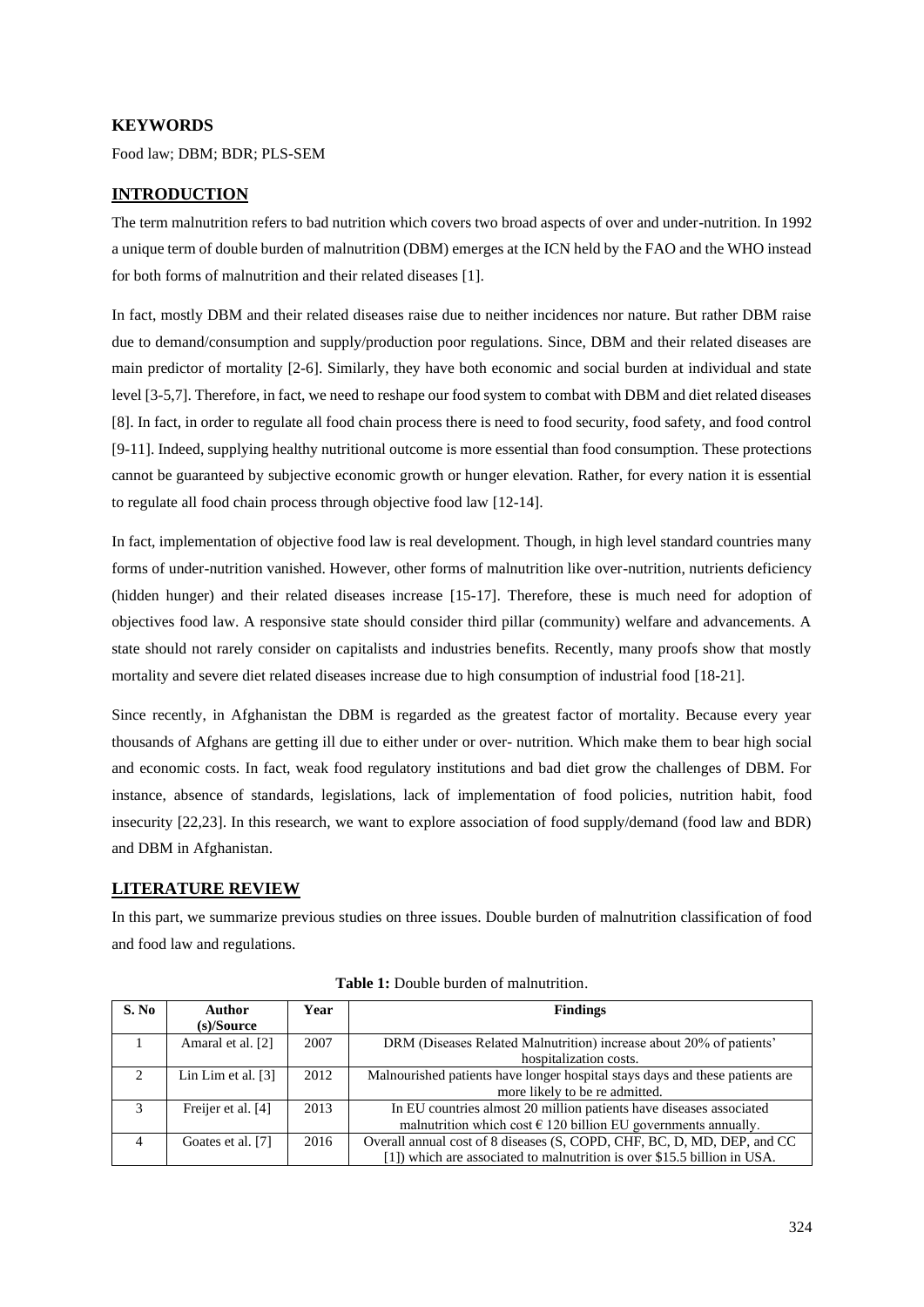|   | <b>GNR [5]</b>     | 2016 | The report shows that from 57 countries about 2 billion people suffer from        |  |
|---|--------------------|------|-----------------------------------------------------------------------------------|--|
|   |                    |      | micronutrient malnutrition (under-malnutrition) and nearly 2 billion people are   |  |
|   |                    |      | obese (over-nutrition).                                                           |  |
| 6 | <b>WHO</b> [6]     | 2017 | In 2014 approximately 462 million adults worldwide were under-weight which        |  |
|   |                    |      | come in category of under-nutrition. However, around 1.9 billion were either      |  |
|   |                    |      | overweight or obese which come under over-nutrition).                             |  |
| 7 | Henas et al. [19]  | 2017 | Globally, overweight and obesity (over-nutrition) cost an estimated US\$2         |  |
|   |                    |      | trillion per year. They are responsible for 68 percent of overall mortality which |  |
|   |                    |      | are caused by NCDs [2]. Most of them are diet related diseases (namely            |  |
|   |                    |      | cardiovascular diseases, cancers, and diabetes)                                   |  |
| 8 | Anik et al. $[16]$ | 2019 | In south Asian countries (Bangladesh, Nepal, Pakistan, and Myanmar)               |  |
|   |                    |      | prevalence of DBMHL [3] is high in urban areas than in rural areas.               |  |
| 9 | Little et al. [24] | 2020 | Prevalence of co-morbid anemia and overweight is 23.1% among women and            |  |
|   |                    |      | 13.1% among men while prevalence of co-morbid anemia and diabetes is 6.2%         |  |
|   |                    |      | among women and 6.3% among men.                                                   |  |

#### **Table 2:** Classification of food.

| S. No          | <b>Author (s)/Source</b> | Year | <b>Findings</b>                                                                                                                                                                                                                                                                                                                                                                                          |  |
|----------------|--------------------------|------|----------------------------------------------------------------------------------------------------------------------------------------------------------------------------------------------------------------------------------------------------------------------------------------------------------------------------------------------------------------------------------------------------------|--|
|                | Fardet and Boirie [25]   | 2014 | Processed food and higher processed food and from beverage groups wine<br>tend to high the risk of diet related chronic diseases                                                                                                                                                                                                                                                                         |  |
| $\mathfrak{D}$ | Moubarac et al. [26]     | 2014 | Dietary patterns of Canadian between period 1938 and 2011 is replaced by<br>UPFs [1] which suggest nutritional research and regulation should be<br>adopted to control the new dietary pattern.                                                                                                                                                                                                          |  |
| 3              | Schnabel et al. [27]     | 2019 | Consumption of UPFs (Ultra-processed food) is associated with higher risk<br>of all-cause mortality.                                                                                                                                                                                                                                                                                                     |  |
| 4              | Popkin [28]              | 2020 | UPFs and various types of beverages increase significantly the risks of<br>obesity, and other NCDs.                                                                                                                                                                                                                                                                                                      |  |
| 5              | Baker et al. [29]        | 2020 | As countries grow richer, more and wider variety of UPFs are consumed.<br>UPFs sales volumes are highest in Australia, North America, Europe and<br>Latin America, however UPFs are growing most rapidly in Asia, the Middle<br>East and Africa. Further, these dietary changes particularly in highly-<br>populated middle-income countries, raises serious diet related health risk<br>(malnutrition). |  |

#### Table 3: Food law and regulations.

| S.<br>No | Author<br>$(s)/\text{Source}$ | Year | <b>Findings</b>                                                                                                                                                                 |
|----------|-------------------------------|------|---------------------------------------------------------------------------------------------------------------------------------------------------------------------------------|
|          | Acton and<br>Hammond [12]     | 2018 | As prices of sugary drink increase, consumers are significantly less likely to select<br>sugary drinks with high calories.                                                      |
| C        | Demmler et al.<br>[13]        | 2018 | Consumers shopping in supermarkets significantly increases BMI (Body mass index).<br>Which suggest government intervention to discourage consumption of high processed<br>food. |

#### **DATA AND METHODOLOGY**

In this research we explore the association between food law and double burden of malnutrition (DBM) in Afghanistan through analysis of public perceptions. Therefore, based on Bartlett et al (2001) at  $\infty = 0.05$  we consider the sample of 400 residents of Afghanistan. Through purposive sampling method from May 2019 to February 2021 we complete our survey via hybrid interviews. During interview the research structured questionnaire is filled by elected enumerators. This way is a type of schedule method which is easy to collect the data and get accurate information from respondents who have capability to respond well and analysis the issues. However, in our survey about 50 interviewers' data is not included for further analysis because their data file is corrupted. Thus, we only consider 350 interviews which equate to 87.5% of total. All respondents are adult over 18 years old. We use PLS-SEM for statistical analysis of responses from interviews. We use the Smart PLS 3.2.9 software package. In our study our dependent variable is ordered in nature, we use 5 for strongly agree; 4 for agree; 3 for neutral; 2 for disagree and 1 for strongly disagree. By the same way, the independent variables are measured on 5-point Likert scale.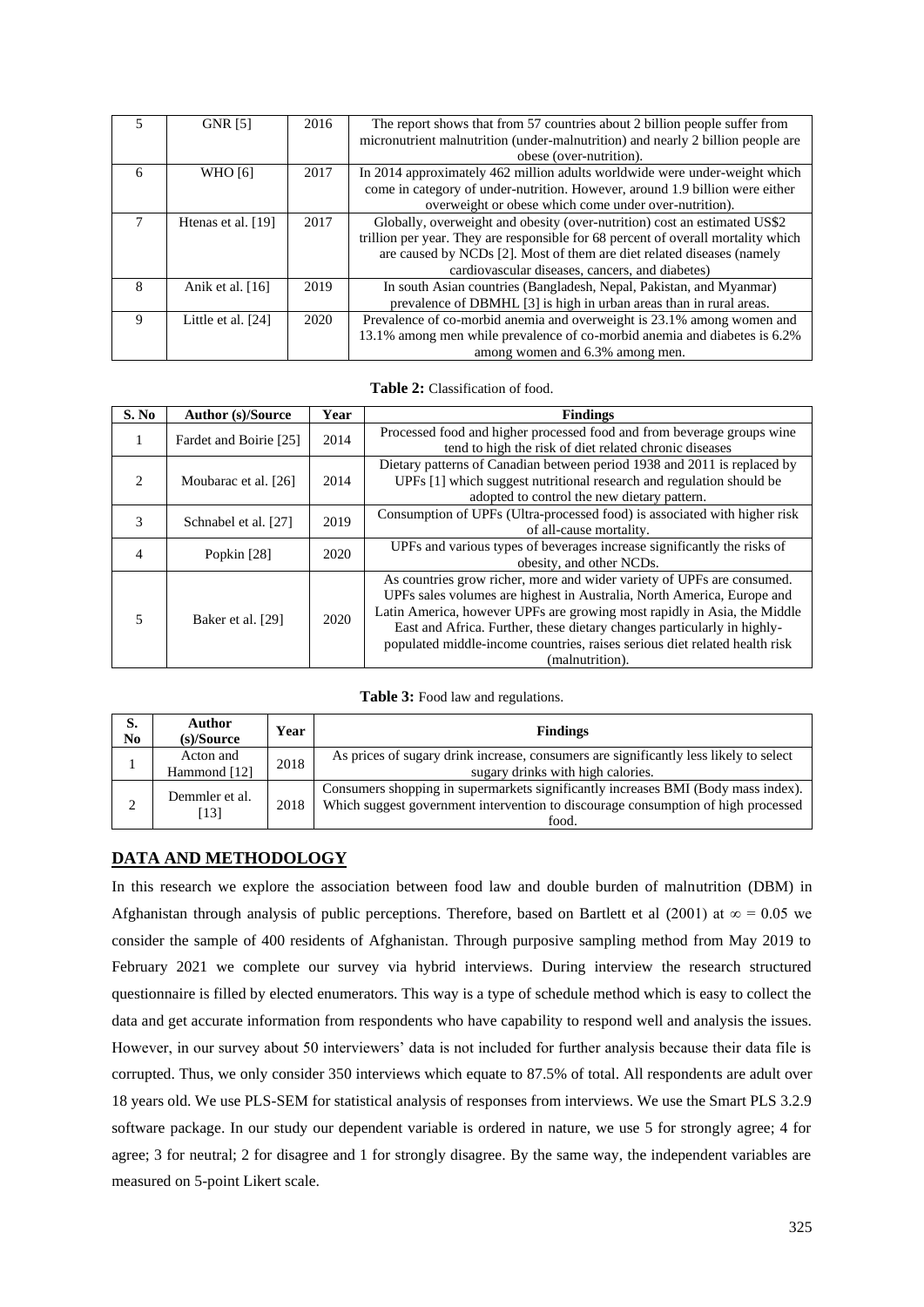## *Model*

We formulate following model to present the association of food law and DBM.

 $PDBM = f(FL, BDR)$  $PDBM = f(SFL, METL, EFL, EVFL, BDR)$  $PDBM = \beta_1 + \beta_2 SFL + \beta_3 M EFL + \beta_4 EFL + \beta_5 E VFL + \beta_6 BDR + \mu$ 

*Conceptual Framework*



**Figure 1:** Author's work.

## *Description of Variables*

In our research model, we use the protection/safety from DBM as dependent variable. While, we take all four forms of food law; General/Social Food Law (SFL), Market related Economic Food Law (MEFL), Economy Food Law (EFL), Environmental Food Law (EVFL) and balanced dietary regime (BDR) as independent variables in the study. As we actually investigate about the quality of food law based on prior studies [30-45] controlled variables are not included for this study.

#### *Preliminary List of Factors*

In the following list we present those factors that explain the latent variables of the model.

| Code              | <b>Factors</b>                                                 |  |
|-------------------|----------------------------------------------------------------|--|
| <b>PDBM</b>       | <b>Protection from Double Burden of Malnutrition</b>           |  |
| <b>H1</b>         | Symptoms of DBM                                                |  |
| H2                | Adverse effects from not/eating specific nutrient              |  |
| H <sub>3</sub>    | Adverse effects from Symptoms of Double Burden of Malnutrition |  |
| <b>H4</b>         | Visiting Physician                                             |  |
| H <sub>5</sub>    | <b>Usage of Medicine</b>                                       |  |
| <b>SFL</b>        | <b>General/Social Food Law</b>                                 |  |
| <b>SFL1</b>       | Labeling (Food)                                                |  |
| SFL <sub>2</sub>  | <b>Education (Balanced Diet)</b>                               |  |
| SFL3              | Packaging (Food)                                               |  |
| SFL <sub>4</sub>  | Regulation of Advertising (Diet Supplements)                   |  |
| SFL <sub>5</sub>  | Drugs regulations                                              |  |
| <b>DRR</b>        | <b>Drugs Regulations</b>                                       |  |
| <b>MEFL</b>       | <b>Market related Economic Food Law</b>                        |  |
| <b>MEFL1</b>      | <b>Regulation of Harmful Competition (Food Suppliers)</b>      |  |
| MEFL <sub>2</sub> | Legislation (Necessary Food Items)                             |  |
| MEFL3             | Prices of Supplied Food                                        |  |
| <b>EFL</b>        | <b>Economy Food Law</b>                                        |  |
| EFL1              | Taxation (Un Healthy Food)                                     |  |

| Table 4: Preliminary list of factors. |  |  |  |
|---------------------------------------|--|--|--|
|---------------------------------------|--|--|--|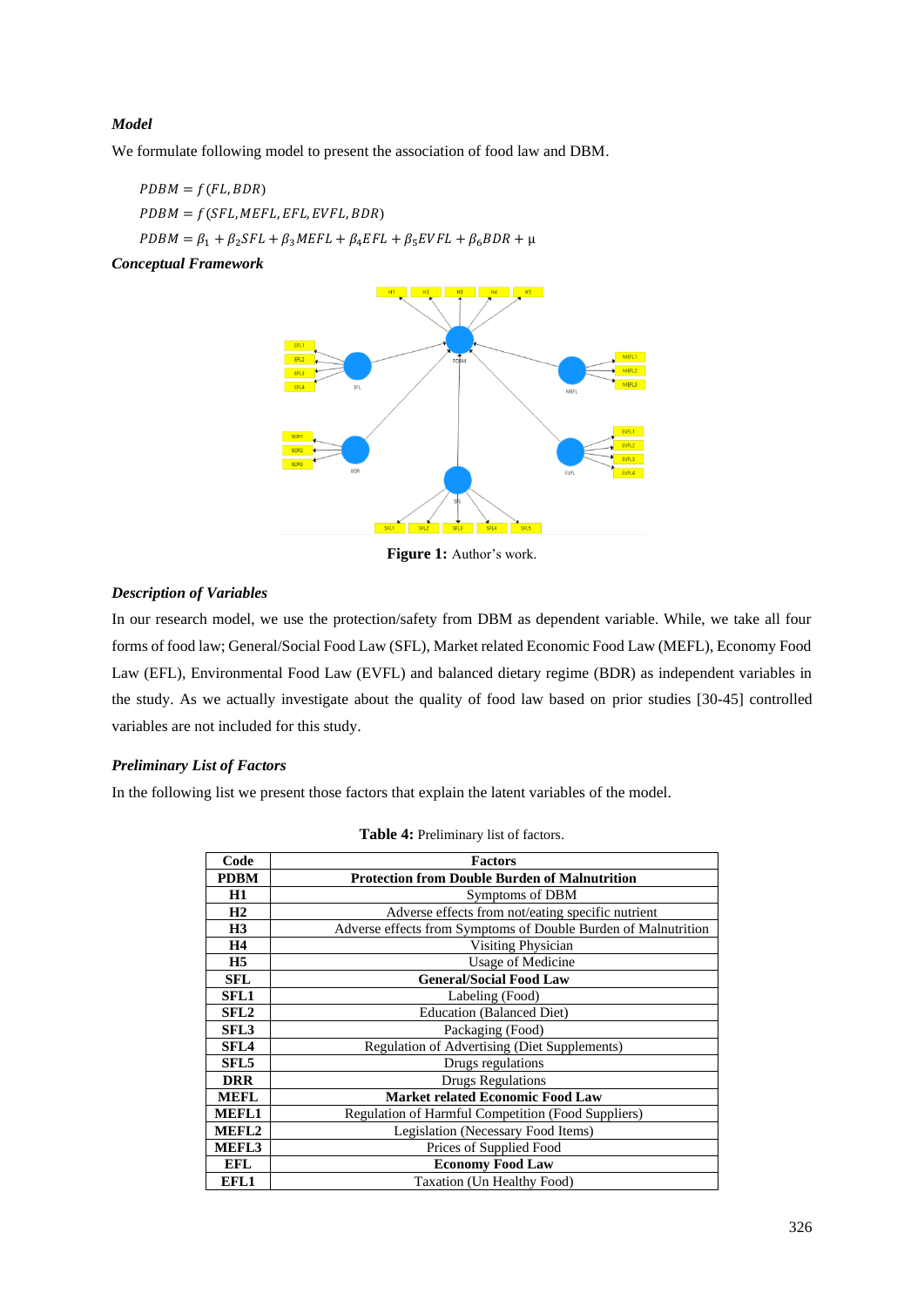| EFL2             | Trade Policy (Food)                  |
|------------------|--------------------------------------|
| EFL3             | Government Expenditure (Food)        |
| EFL4             | Registration of Shops/Establishments |
| <b>EVFL</b>      | <b>Environmental Food Law</b>        |
| <b>EVFL1</b>     | <b>Environmental Regulations</b>     |
| EVFL2            | Sanitation (Water)                   |
| EVFL3            | Served Food Regulation               |
| <b>EVFL4</b>     | <b>Agricultural Regulation</b>       |
| <b>BDR</b>       | <b>Balanced Dietary Regime</b>       |
| <b>BDR1</b>      | Types of Food                        |
| BDR <sub>2</sub> | Quality of Food                      |
| <b>BDR3</b>      | Use Amount/Quantity of Food          |

#### **RESULTS**

Our study statistical analysis is employed by PLS-SEM. As PLS-SEM has two sub parts first the measurement/outer model and second the structural/inner model. First, we begin analyzing the measurement/outer model through reliability, internal construct consistency, and validity tests. Later on, we analyze the later model in order to, test the hypothesis through bootstrapping process and similarly, path coefficients of latent variables, collinearity assessment, R-square value and predictive relevance of the Model.

#### *Statistical Analysis of Model*

#### *Evaluation of reflective measurement model*

The outer/measurement model reveals the relationship of overserved/manifest and unobserved/latent variables [46]. In order to, find the outer/measurement model in PLS analysis reliability and validity criteria are used [47]. Simply, we employ the individual item reliability, construct internal consistency, and construct validity.

#### *Assessment of reliability*

An indicator reliability describes the variance of an individual manifest/observed comparatively to latent/unobserved variable by assessing the standardized outer loadings of the manifest/observed variables [48]. Generally, manifest/observed variables with an outer loading of 0.7 or higher are believed to be completely acceptable [49]. However, we can keep the outer loading with a value less than 0.7 in case of case of reflective model [50]. In our study all indicators are reasonable based on justification of Hulland [50] and Hair et al. [51].



**Figure 2:** Representation of the study model.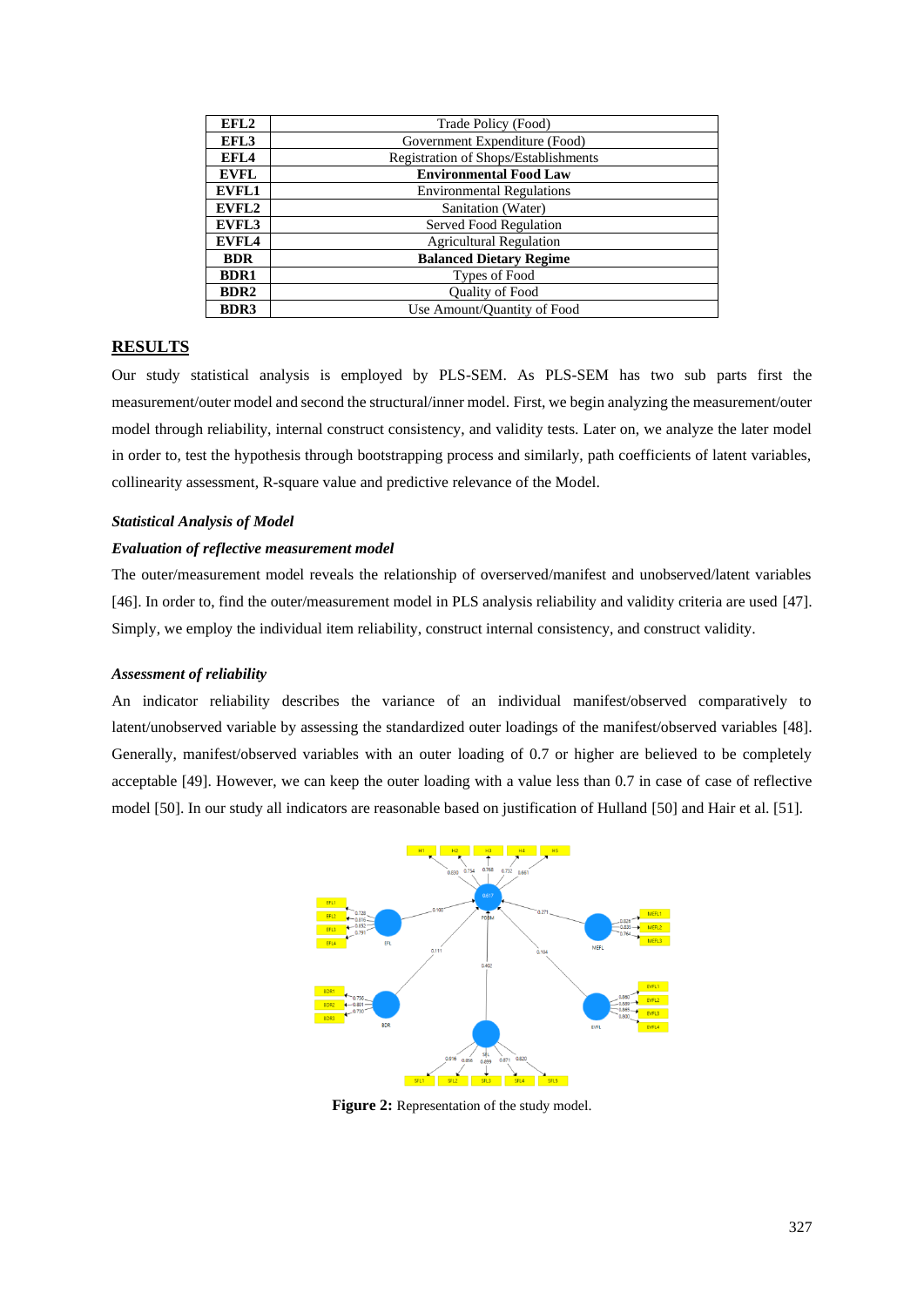#### *Construct internal consistency*

It is used to describe the joint measurement of each construct. According to Hair et al. [46] Cronbach Alpha and composite reliability (CR) are two common measures of construct's reliability. The minimum range for CR is score between 0 .6 and 0.7 [52]. For our study we use CR mostly used in PLS-SEM models. Our estimation findings denote that all values of CR are above than 0.7 so that scales are fine.

**Table 5:** Composite reliability.

|             | <b>Composite Reliability</b> |  |
|-------------|------------------------------|--|
| <b>BDR</b>  | 0.807                        |  |
| <b>EFL</b>  | 0.875                        |  |
| <b>EVFL</b> | 0.915                        |  |
| <b>MEFL</b> | 0.850                        |  |
| <b>PDBM</b> | 0.866                        |  |
| <b>SFL</b>  | 0.941                        |  |

#### *Assessment of construct validity*

Construct validity reveals the robustness of the accuracy of a measure. We employ average variance extracted (AVE) [53]. Generally, the rule of thumb is that an AVE value higher or equal to 0.50 is acceptable [53,54].

|             | <b>Average Variance Extracted (AVE)</b> |
|-------------|-----------------------------------------|
| <b>BDR</b>  | 0.582                                   |
| EFL         | 0.637                                   |
| <b>EVFL</b> | 0.729                                   |
| <b>MEFL</b> | 0.654                                   |
| <b>PDBM</b> | 0.564                                   |
| <b>SFL</b>  | 0.762                                   |

Table 6: Average variance extracted.

#### *Evaluation of the Inner Structural Model*

The inner/structural model and its unobserved/latent variables theoretically and conceptually establish a contextual relation among observed data on both input and output sides. In order to, evaluate significance of all path coefficients we use bootstrapping.

## *Path coefficient*

The Path coefficient describe the response of the dependent variable to a unit change in an independent variable keeping all other variables constant [55]. The path coefficients of an inner/structural model are similar to regression coefficients [56]. However, Smart PLS employ standardized form so it should be interpreted in standardized form accordingly.

**Table 7:** Path coefficient.

|             | <b>PDBM</b> |
|-------------|-------------|
| <b>BDR</b>  | 0.111       |
| <b>EFL</b>  | 0.100       |
| <b>EVFL</b> | 0.104       |
| <b>MEFL</b> | 0.271       |
| SFL         | 0.402       |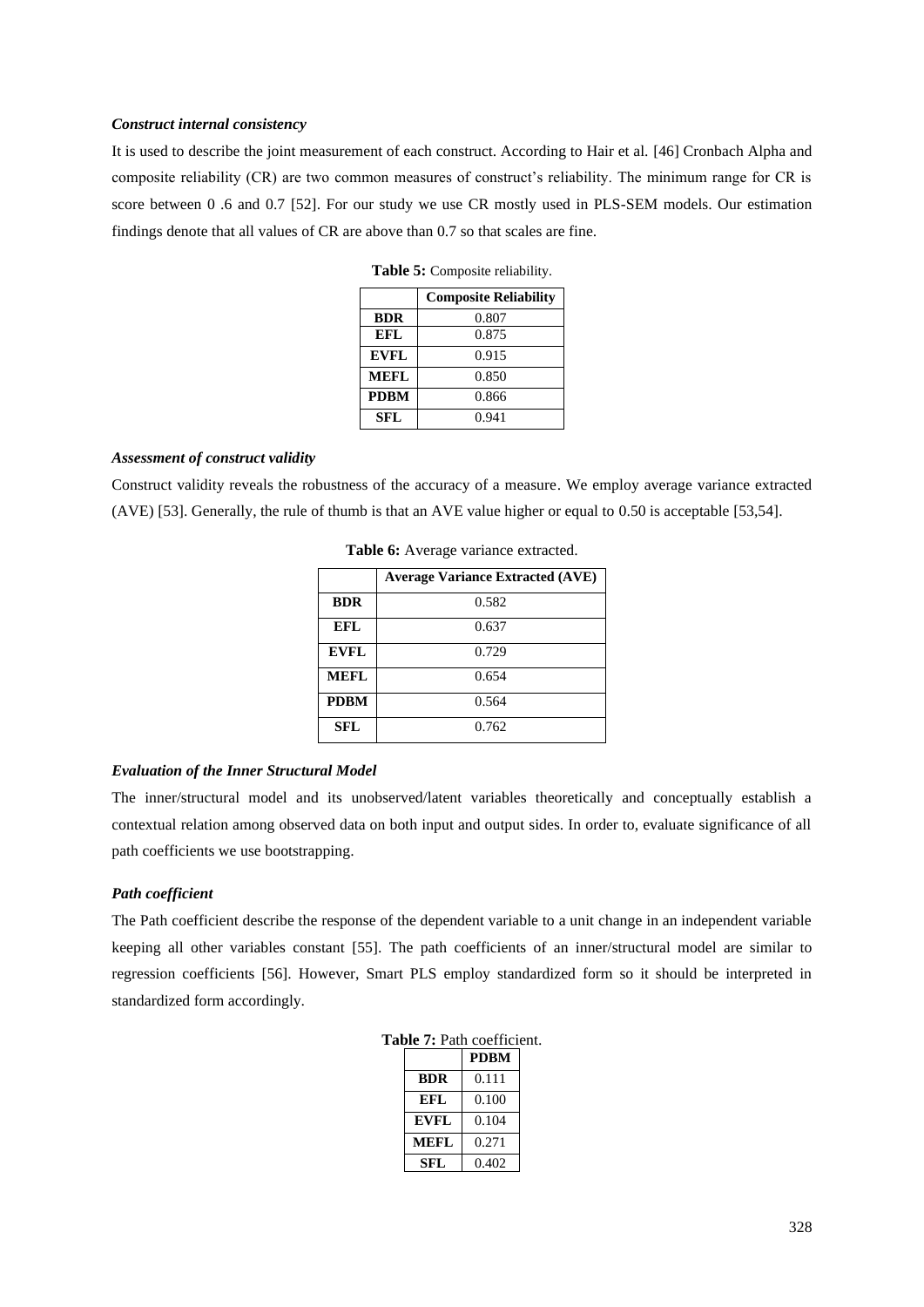#### *Bootstrapping process for testing hypothesis*

Bootstrapping is a non-parametric re-sampling mechanism that incorporates repeated random sampling with replacement from the original sample [57]. Bootstrapping is the only procedure for testing the significance of path coefficients [58]. In our study as in following Table 7 we find that three forms of food law which are General/Social Food Law (SFL), Economic Food Law (EFL), and Market related Economic Food Law (MEFL) are significant. Similarly, Balanced Diet Regime (BDR) is significant in our study. Which predict that these four variables have significant impact on Safety/Protection from DBM. However, for our study Environmental Food Law (EVFL) is statistically insignificant. In nutshell, we can conclude that there is close association between food law and DBM. Means that regulations of supply/production side of food have significant impact to combat with DBM. Similarly, our findings denote that BDR has close relation with DBM. Means that duties of care of an individual about his food consumption/demand has essential impact on DBM too.

|  | Table 8: Bootstrap output. |  |
|--|----------------------------|--|
|--|----------------------------|--|

|                        | <b>T Statistics ([O/STDEV])</b> | <b>P</b> Values | Conclusion                  |
|------------------------|---------------------------------|-----------------|-----------------------------|
| $BDR \rightarrow PDBM$ | 2.084                           | 0.037           | Statistically significant   |
| $EFL$ -> $PDBM$        | 2.012                           | 0.044           | Statistically significant   |
| $EVEL$ -> $PDBM$       | 1.693                           | 0.091           | Statistically insignificant |
| $MEFL - > PDBM$        | 5.789                           | 0.000           | Statistically significant   |
| <b>SFL-&gt;PDBM</b>    | 10.037                          | 0.000           | Statistically significant   |

#### *Coefficient of determination (R-Squared value)*

R-squared describe the amount of variance dependent variable that is explained by the model independent variables. In our study, the structural/inner model is 0.617. This denotes that five the independent constructs substantially explain 61.17% of the variance in the quality (Protection from DBM (PDBM)).

| <b>Table 9:</b> Coefficient of determination $(\mathbb{R}^2)$ . |       |                              |  |  |
|-----------------------------------------------------------------|-------|------------------------------|--|--|
|                                                                 |       | R Square   R Square Adjusted |  |  |
| <b>PDBM</b>                                                     | 0.617 | 0.611                        |  |  |

## *Predictive relevance of the model*  $(Q^2)$

Q<sup>2</sup> statistics is used to determine the quality of the PLS path model [59,60]. For our study construct cross-validated redundancy approach is used. In our study the  $Q^2$  value is equal to 0.317. Following of Cohen (1988)  $Q^2$  values of 0.02 are small effect size, 0.15 is medium effect size, and 0.35 is high effect size. Thus, our study model has a high degree of predictive relevance.



#### *Policy implications*

Hence, we find in our investigations that food law and balance diet regime have significant impact on DBM. Therefore, we suggest that generally, each state should objectively improve all supply/production acts. As each state implements objective food law this will lead that we will have a healthy globe. In fact, real development not merely economic growth but rather is to have a healthy population. For instance, in order to avoid the health risks from industrial food such as UPFs a state should control harmful competition of food industries. In fact, the community called third pillar is the root of society should be not neglected. There are industries specifically, in developing countries use the competition trap. Which supply bad quality of food with low price in order increase their share in market through harmful competition. Mostly, community consider first the prices than quality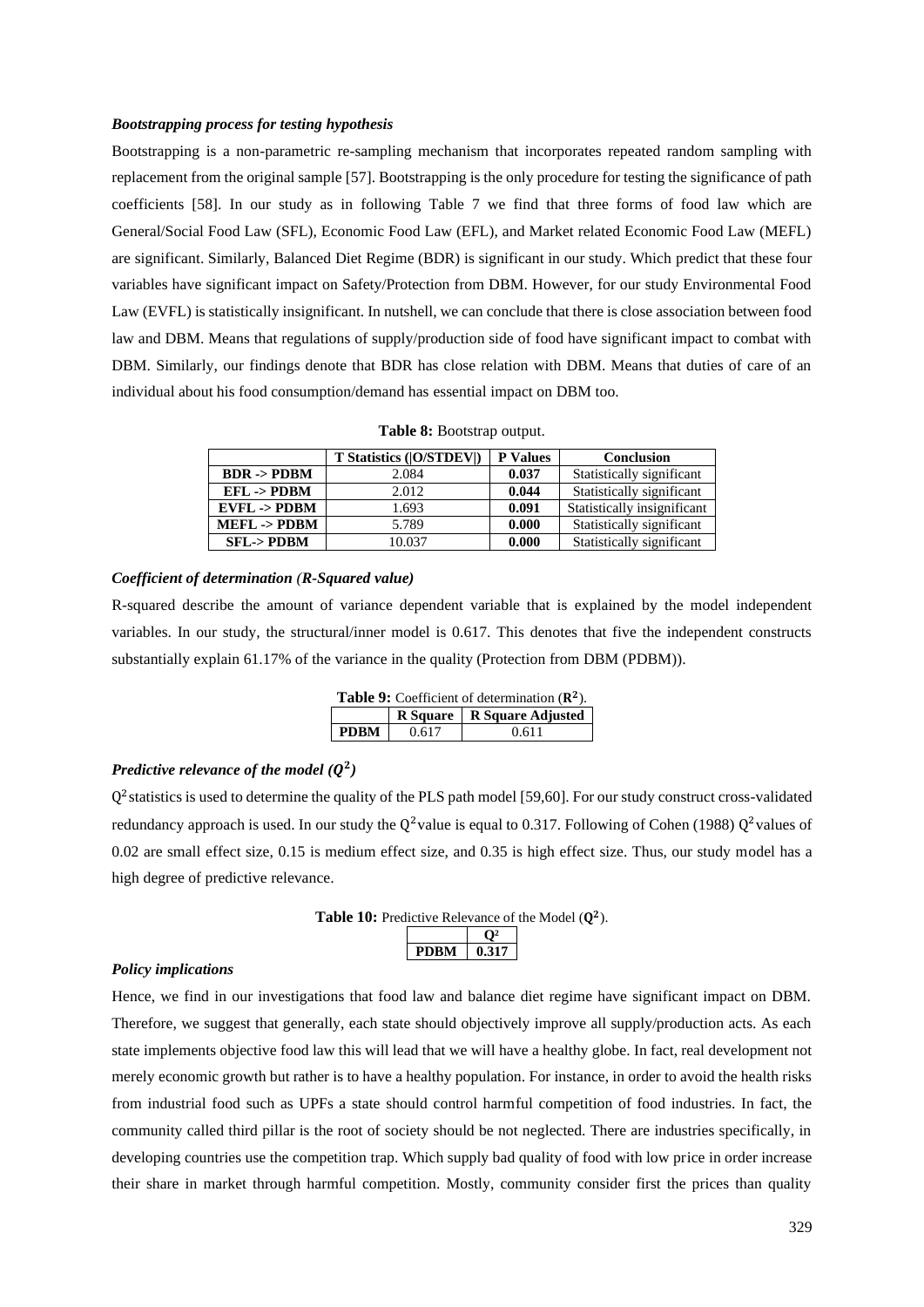therefore, such competition trap increases DBM. Similarly, there is need to continuously like news propagandas educate and aware people about BDR and limit of usage of UPFs through advertisements, public campaigns and seminars. Moreover, there should be regulations on food supplements ads. Because many ads are shown in the way which encourage more consumption of specific food. For instance, ads of energy drinks, carbonated soft drinks, and other types of UPFs advertised by famous personalities i.e., actors, sports heroes and others. In fact, there should be a limit for their advertisement. Because, much ads of such food and drinks impact on consumer preferences specifically, make kids and young generation to be habit with them. Similarly, specifically in case of Afghanistan which is our study area food labelling act should be improved to control the supply/production of food. In fact, many products are sold in markets with poor labelling quality or even no labels. Similarly, there should be regulations on imported foods including beverages and medicine drugs. In fact, many shops sell poor quality of food items even medical stores sell substandard and counterfeit drugs. Actually, many imported foods are sold hugely due to low prices in market in spite poor quality which itself rise DBM even bad quality of medicine drugs. One of the ways to control counterfeit drugs is to register all drug stores and to check certificates of all physicians and drug sellers. Similarly, as in Afghanistan many poor people are affected by inflation due to not somehow domestic currency depreciation but rather traders' speculations the government should impose some legislations in some necessary food items. In nutshell, there is need to regulate the supply/production of the food in effective way. Finally, every individual need to care about his/her diet and the quality and quantity of food they take.

### **LIMITATION OF THE STUDY AND FUTURE DIRECTION**

We only study impact of food law and balanced diet on DBM. However, in future researchers can improve this research by considering other variables i.e., genetic component of DBM, exercise, pollution, level of income, education and many other factors. Similarly, in future researchers can use our study list of factors to estimate the impact of each of them separately on DBM it will be further broader investigations.

#### **REFERENCES**

- 1. WHO (2015) [WHO estimates of the global burden of foodborne diseases: Foodborne diseases burden](https://apps.who.int/iris/handle/10665/199350)  [epidemiology reference group 2007-2015.](https://apps.who.int/iris/handle/10665/199350)
- 2. Amaral TF, Matos LsC, Tavares MM et al. (2007) [The economic impact of disease-related malnutrition at](https://pubmed.ncbi.nlm.nih.gov/17936442/)  [hospital admission. Clinical Nutrition 26\(6\):](https://pubmed.ncbi.nlm.nih.gov/17936442/) 778-784.
- 3. Lim SL, Ong KCB, Chan YH et al. (2012) [Malnutrition and its impact on cost of hospitalization, length of](https://pubmed.ncbi.nlm.nih.gov/22122869/)  [stay, readmission and 3-year mortality. Clinical Nutrition 31\(3\):](https://pubmed.ncbi.nlm.nih.gov/22122869/) 345-350.
- 4. Freijer K, Tan SS, Koopmanschap MA et al. (2013) [The economic costs of disease related malnutrition.](https://pubmed.ncbi.nlm.nih.gov/22789931/)  [Clinical Nutrition 32\(1\):](https://pubmed.ncbi.nlm.nih.gov/22789931/) 136-141.
- 5. [Global Nutrition Report \(2016\) Global Nutrition Report 2016:](https://www.ifpri.org/publication/global-nutrition-report-2016-promise-impact-ending-malnutrition-2030) From Promise to Impact: Ending Malnutrition by 2030. International Food Policy [Research Institute \(IFPRI\) Washington, DC.](https://www.ifpri.org/publication/global-nutrition-report-2016-promise-impact-ending-malnutrition-2030)
- 6. WHO (2017) The double burden of malnutrition. [Policy brief. Geneva: World Health Organization.](https://www.who.int/publications/i/item/WHO-NMH-NHD-17.3)
- 7. Goates S, Du K, Braunschweig CA et al. (2016) [Economic burden of disease-associated malnutrition at the](https://www.ncbi.nlm.nih.gov/pmc/articles/PMC5031313/)  [state level. PLoS One](https://www.ncbi.nlm.nih.gov/pmc/articles/PMC5031313/) 11(9): 1-15.
- 8. Waterlander WE, Mhurchu CN, Eyles H et al. (2018) [Food futures: Developing effective food systems](https://www.sciencedirect.com/science/article/abs/pii/S0308521X17300409)  [interventions to improve public health nutrition. Agricultural Systems 160: 124-131.](https://www.sciencedirect.com/science/article/abs/pii/S0308521X17300409)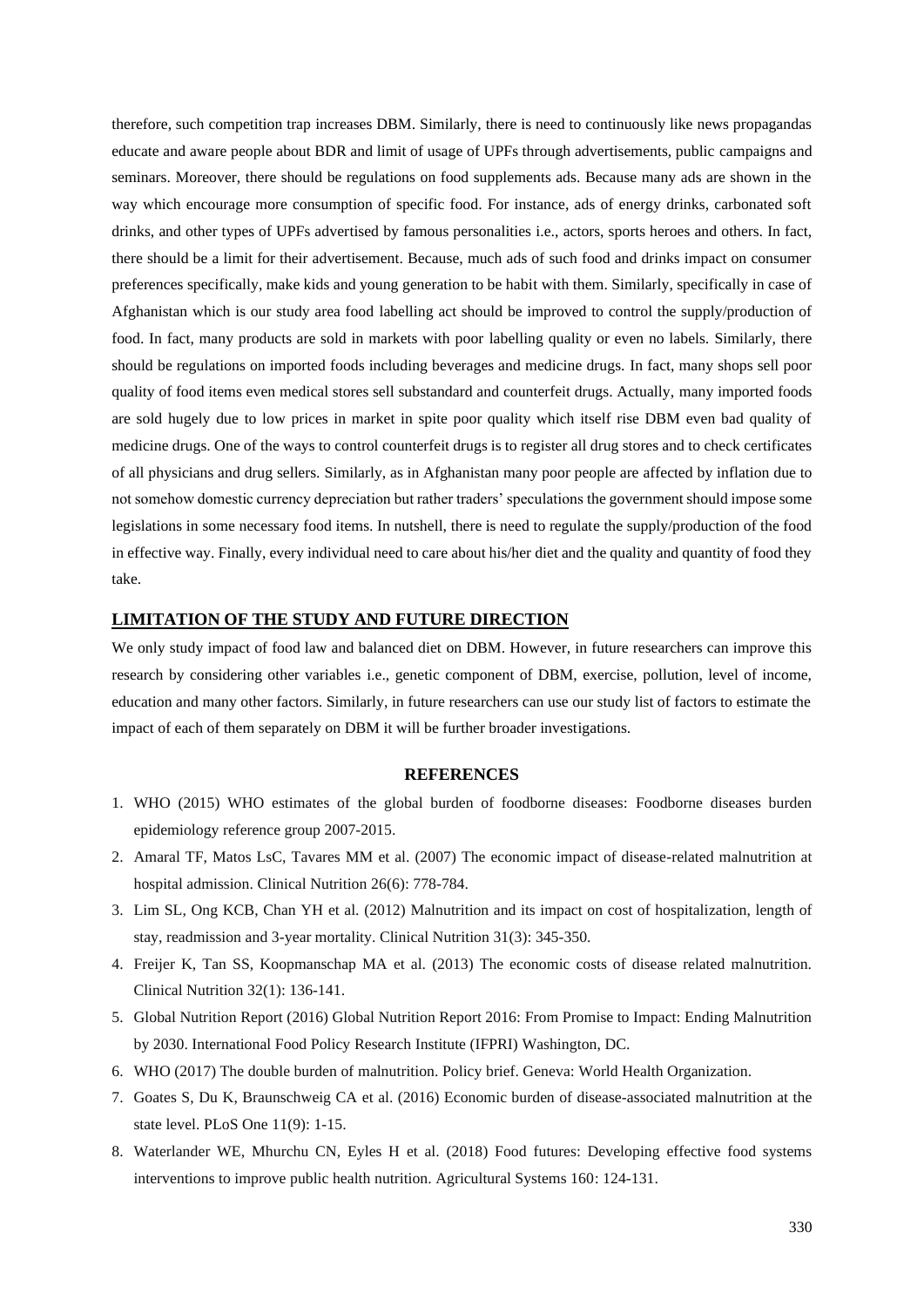- 9. Tanumihardjo SA, Anderson C, Kaufer-Horwitz M et al. (2007) [Poverty, obesity, and malnutrition: An](https://pubmed.ncbi.nlm.nih.gov/17964317/)  [international perspective recognizing the paradox. Journal of](https://pubmed.ncbi.nlm.nih.gov/17964317/) American Dietic Association 107(11): 1966- [1972.](https://pubmed.ncbi.nlm.nih.gov/17964317/)
- 10. Delesa DA (2017) [Standards related foods and food products. International Journal of Advanced Research in](https://ijarbs.com/pdfcopy/dec2017/ijarbs20.pdf)  [Biological Sciences 4\(12\):](https://ijarbs.com/pdfcopy/dec2017/ijarbs20.pdf) 201-206.
- 11. Schönfeldt HC, Hall N, Pretorius B (2018) [The important role of food composition in policies and programmes](https://www.sciencedirect.com/science/article/abs/pii/S0308814616320891)  [for better public health: A South African case study. Food Chemistry 238:](https://www.sciencedirect.com/science/article/abs/pii/S0308814616320891) 94-100.
- 12. Acton RB and Hammond D (2018) [The impact of price and nutrition labelling on sugary drink purchases:](https://pubmed.ncbi.nlm.nih.gov/29146460/)  [Results from an experimental marketplace study. Appetite](https://pubmed.ncbi.nlm.nih.gov/29146460/) 121: 129-137.
- 13. Demmler KM, Ecker O, Qaim M (2018) [Supermarket shopping and nutritional outcomes: A panel data](https://www.sciencedirect.com/science/article/pii/S0305750X17302486)  [analysis for urban Kenya. World Development 102:](https://www.sciencedirect.com/science/article/pii/S0305750X17302486) 292-303.
- 14. Sadiku MNO, Ashaolu TJ, Musa SM (2019) [Food law. International Journal of Trend in Scientific Research](https://www.ijtsrd.com/engineering/food-engineering/21355/food-law/matthew-n-o-sadiku)  [and Development](https://www.ijtsrd.com/engineering/food-engineering/21355/food-law/matthew-n-o-sadiku) 3(2): 317-318.
- 15. Pradeilles R, Baye K, Holdsworth M (2019) [Sustainability of food production and dietary recommendations](https://pubmed.ncbi.nlm.nih.gov/30378510/)  addressing malnutrition in low- [and middle-income countries with double duty actions. Proceedings of the](https://pubmed.ncbi.nlm.nih.gov/30378510/)  [Nutrition Society 78\(3\):](https://pubmed.ncbi.nlm.nih.gov/30378510/) 388-397.
- 16. Anik AI, Rahman MM, Rahman MM et al. (2019) [Double burden of malnutrition at household level: A](https://journals.plos.org/plosone/article?id=10.1371/journal.pone.0221274)  [comparative study among Bangladesh, Nepal, Pakistan, and Myanmar. PLoS ONE 14\(8\).](https://journals.plos.org/plosone/article?id=10.1371/journal.pone.0221274)
- 17. Global Nutrition Report (2020) [Action on equity to end malnutrition. Bristol, UK: Development Initiatives.](https://globalnutritionreport.org/reports/2020-global-nutrition-report/)
- 18. Gillespie S and Haddad L (2001) [Attacking the double burden of malnutrition in Asia and the Pacific. ADB](https://www.adb.org/sites/default/files/publication/27917/double-burden-malnutrition-asia-pacific.pdf) [Nutrition and Development Series Number 4.](https://www.adb.org/sites/default/files/publication/27917/double-burden-malnutrition-asia-pacific.pdf)
- 19. Htenas A, Tanimichi-Hoberg Y, Brown L (2017) [An overview of links between obesity and food systems:](https://euagenda.eu/upload/publications/untitled-97922-ea.pdf)  [Implications for the agriculture GP agenda.](https://euagenda.eu/upload/publications/untitled-97922-ea.pdf) Agriculture Global Practice.
- 20. Popkin BM, Corvalan C, Grummer-Strawn LM (2019) [Dynamics of the double burden of malnutrition and](https://euagenda.eu/upload/publications/untitled-97922-ea.pdf)  [the changing nutrition reality. The Lancet 395\(10217\):](https://euagenda.eu/upload/publications/untitled-97922-ea.pdf) 65-74.
- 21.Reardon T, Tschirley DO, Liverpool-Tasie LS et al. (2021) [The processed food revolution in African food](https://www.sciencedirect.com/science/article/pii/S2211912420301206)  [systems and the double burden of malnutrition. Global Food Security 28\(100466\).](https://www.sciencedirect.com/science/article/pii/S2211912420301206)
- 22. NAF (2012) [Afghanistan food security and nutrition agenda \(AFSANA\): A policy and strategic framework.](https://www.gafspfund.org/sites/default/files/inline-files/6c.%20Afghanistan_Agriculture%20and%20Food%20Security%20Strategy.pdf)
- 23. FSIN (2019) [2019 Global report on food crises. Joint analysis for better decisions.](https://www.ifpri.org/publication/2019-global-report-food-crises-joint-analysis-better-decisions) International Food Policy [Research Institute 202.](https://www.ifpri.org/publication/2019-global-report-food-crises-joint-analysis-better-decisions)
- 24. Little M, Humphries S, Dodd W et al. (2020) [Socio-demographic patterning of the individual-level double](https://bmcpublichealth.biomedcentral.com/articles/10.1186/s12889-020-08679-5)  [burden of malnutrition in a rural population in South India: a cross-sectional study. BMC Public Health 20:](https://bmcpublichealth.biomedcentral.com/articles/10.1186/s12889-020-08679-5) [675.](https://bmcpublichealth.biomedcentral.com/articles/10.1186/s12889-020-08679-5)
- 25. Fardet A and Boirie Y (2014) [Associations between food and beverage groups and major diet-related chronic](https://pubmed.ncbi.nlm.nih.gov/25406801/)  [diseases: an exhaustive review of pooled/meta-analyses and systematic reviews. Nutrition Reviews 72\(12\):](https://pubmed.ncbi.nlm.nih.gov/25406801/) [741-762.](https://pubmed.ncbi.nlm.nih.gov/25406801/)
- 26. Moubarac JC, Batal M, Martins APB et al. (2014) [Processed and ultra-processed food products: Consumption](https://pubmed.ncbi.nlm.nih.gov/24606955/)  [trends in Canada from 1938 to 2011. Canadian Journal of Dietetic Practice and Research: A](https://pubmed.ncbi.nlm.nih.gov/24606955/) Publication of [Dietitians of Canada 75\(1\): 15-21.](https://pubmed.ncbi.nlm.nih.gov/24606955/)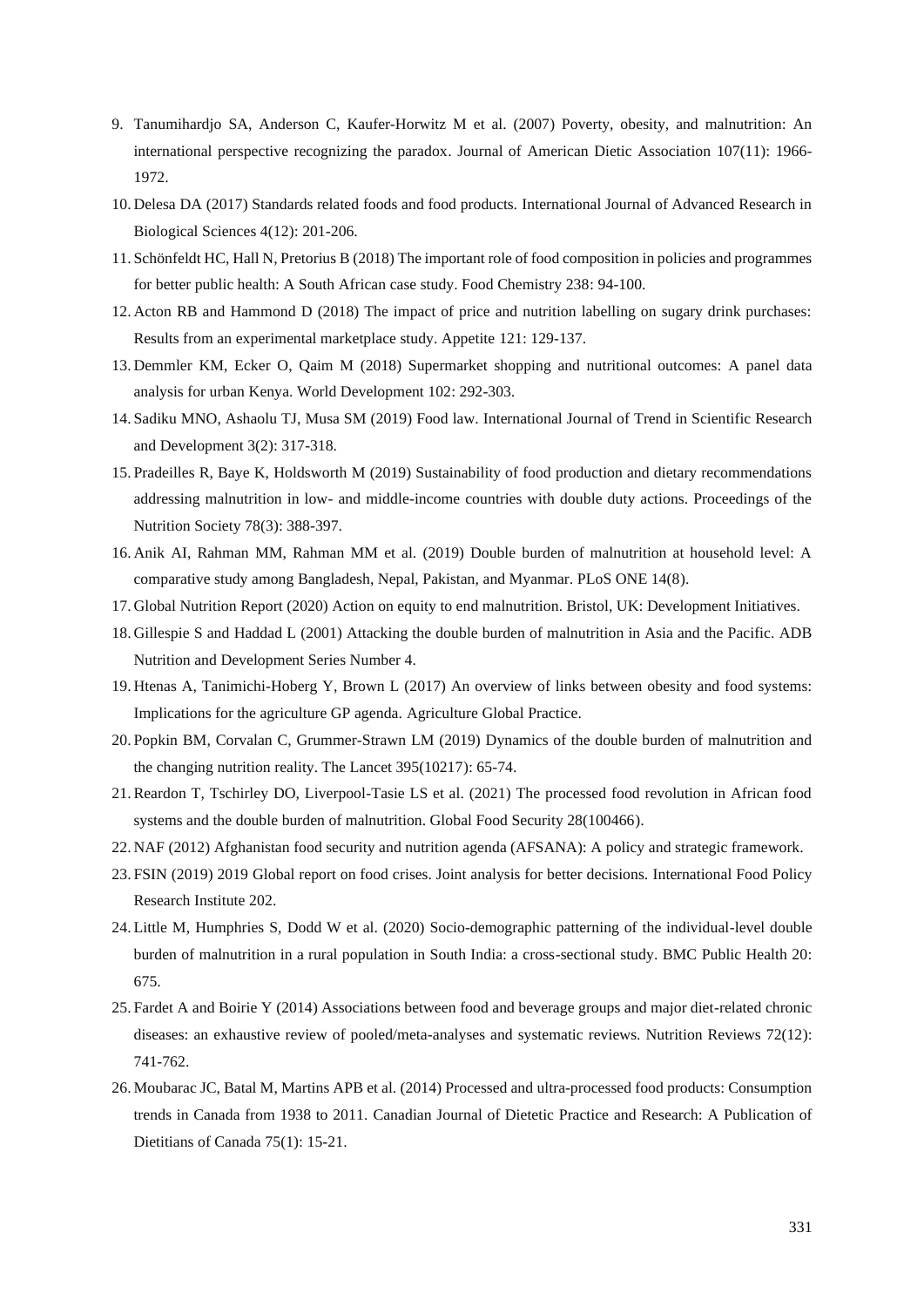- 27. Schnabel L, Kesse-Guyot E, Alles B et al. (2019) [Association between ultra processed](https://www.ncbi.nlm.nih.gov/pmc/articles/PMC6450295/) food consumption and [risk of mortality among middle-aged adults](https://www.ncbi.nlm.nih.gov/pmc/articles/PMC6450295/) in France. JAMA Internal Medicine 179(4): 490-498.
- 28. Popkin B (2020) [Ultra-processed foods' impacts on health. 2030 -](https://www.fao.org/documents/card/fr/c/ca7349en/) Food, Agriculture and rural development [in Latin America and the Caribbean Santiago de Chile. FAO](https://www.fao.org/documents/card/fr/c/ca7349en/) 34.
- 29.Baker P, Machado P, Santos T et al. (2020) [Ultra-processed foods and the nutrition transition: Global, regional](https://pubmed.ncbi.nlm.nih.gov/32761763/)  [and national trends, food systems transformations and political economy drivers. Obesity Reviews 21\(3\):](https://pubmed.ncbi.nlm.nih.gov/32761763/) 1- [52.](https://pubmed.ncbi.nlm.nih.gov/32761763/)
- 30. Ali Q (2018) [Service quality from customer perception: Evidence from CARTER model on bank Islam Brunei](https://www.ccsenet.org/journal/index.php/ijbm/article/view/72199)  [Darussalam. International Journal of Business and Management 13\(2\).](https://www.ccsenet.org/journal/index.php/ijbm/article/view/72199)
- 31. Yilmaz V and Ari E, Gürbüz H (2018) [Investigating the relationship between service quality dimensions,](https://www.emerald.com/insight/content/doi/10.1108/IJBM-02-2017-0037/full/html)  [customer satisfaction and loyalty in Turkish banking sector](https://www.emerald.com/insight/content/doi/10.1108/IJBM-02-2017-0037/full/html) an application of structural equation model. [International Journal of Bank Marketing 36\(3\):](https://www.emerald.com/insight/content/doi/10.1108/IJBM-02-2017-0037/full/html) 423-440.
- 32. Ali M and Raza SA (2017) [Service quality perception and customer satisfaction in Islamic banks of Pakistan:](https://www.tandfonline.com/doi/abs/10.1080/14783363.2015.1100517?journalCode=ctqm20)  [The modified SERVQUAL model. Total Quality Management](https://www.tandfonline.com/doi/abs/10.1080/14783363.2015.1100517?journalCode=ctqm20) & Business Excellence 28(5): 559-577.
- 33. Prastiwi EH, Ridwan MS, Ujianto (2017) [The improvement of the service quality of the Syariah Bank in facing](https://www.researchgate.net/publication/318803436_The_Improvement_of_the_Service_Quality_of_The_Syariah_Bank_in_Facing_The_Global_Competition)  [the global competition. Advances in Intelligent Systems Research 131.](https://www.researchgate.net/publication/318803436_The_Improvement_of_the_Service_Quality_of_The_Syariah_Bank_in_Facing_The_Global_Competition)
- 34. Faisal M, Shabbir MS, Javed S et al. (2016) [Measuring service quality and customer satisfaction in Pakistan:](https://medwelljournals.com/abstract/?doi=ibm.2016.5011.5016)  [Evidence based carter model. International Business](https://medwelljournals.com/abstract/?doi=ibm.2016.5011.5016) Management 10(20): 5011-5016.
- 35. Maswadeh SN (2015) [An evaluation of SMEs satisfaction toward Jordanian Islamic Banks Service Quality.](https://www.sciencedirect.com/science/article/pii/S2212567115004633)  [Procedia Economics and Finance 23:](https://www.sciencedirect.com/science/article/pii/S2212567115004633) 86-94.
- 36. Akhtar A and Zaheer A (2014) Service quality dimensions of [Islamic Banks: A scale development approach.](https://journalofbusiness.org/index.php/GJMBR/article/view/1273)  [Management and Business Research: Administration and Management 14\(5\):](https://journalofbusiness.org/index.php/GJMBR/article/view/1273) 11-20.
- 37. Mahmood CK, Khalil T, Al-Hattami AA (2013) [Competitive study of service quality based on the perception](https://www.iosrjournals.org/iosr-jbm/papers/Vol9-issue3/J0937378.pdf?id=5143)  of customers and management [of Islamic Banks in Pakistan. Journal of Business and Management 9\(3\):](https://www.iosrjournals.org/iosr-jbm/papers/Vol9-issue3/J0937378.pdf?id=5143) 73- [78.](https://www.iosrjournals.org/iosr-jbm/papers/Vol9-issue3/J0937378.pdf?id=5143)
- 38. Misbach I, Surachman, Hadiwidjojo D et al. (2013) [Islamic Bank Service quality and trust: Study on Islamic](https://www.ccsenet.org/journal/index.php/ijbm/article/view/23221)  [Bank in Makassar Indonesia. International Journal of Business and Management 8\(5\).](https://www.ccsenet.org/journal/index.php/ijbm/article/view/23221)
- 39. Zavareh FB, Ariffa MSM, Jusoha A et al. (2012) [E-service quality dimensions and their effects on e-customer](https://www.sciencedirect.com/science/article/pii/S1877042812006805)  [satisfaction in internet banking services. Procedia-Social and Behavioral Sciences 40: 441-445.](https://www.sciencedirect.com/science/article/pii/S1877042812006805)
- 40. Akhtar MN, Hunjra AI, Akbar SW et al. (2011) [Relationship between customer satisfaction and service quality](https://mpra.ub.uni-muenchen.de/40661/)  [of Islamic Banks. World Applied Sciences Journal 13\(3\):](https://mpra.ub.uni-muenchen.de/40661/) 453-459.
- 41.Culiberg B and Rojsek I (2010) [Identifying service quality dimensions as antecedents to customers](https://mpra.ub.uni-muenchen.de/40661/)  [satisfactions in retail banking. Economic and Business Review 12\(3\):](https://mpra.ub.uni-muenchen.de/40661/) 151-166.
- 42. Arsali H, Katircioglu ST, Mehtap-Smadi S (2005) [A comparison of service quality in](https://www.emerald.com/insight/content/doi/10.1108/02652320510629881/full/html) the banking industry [some evidence from Turkish and Greek speaking areas in Cyprus. International Journal of Bank Marketing](https://www.emerald.com/insight/content/doi/10.1108/02652320510629881/full/html) 23(7): [508-526.](https://www.emerald.com/insight/content/doi/10.1108/02652320510629881/full/html)
- 43. Zhu FX, Wymer W, Chen I (2002) [IT-based services and service quality in consumer banking. International](https://www.emerald.com/insight/content/doi/10.1108/09564230210421164/full/html)  [Journal of Service Industry Management 13\(1\):](https://www.emerald.com/insight/content/doi/10.1108/09564230210421164/full/html) 69-90.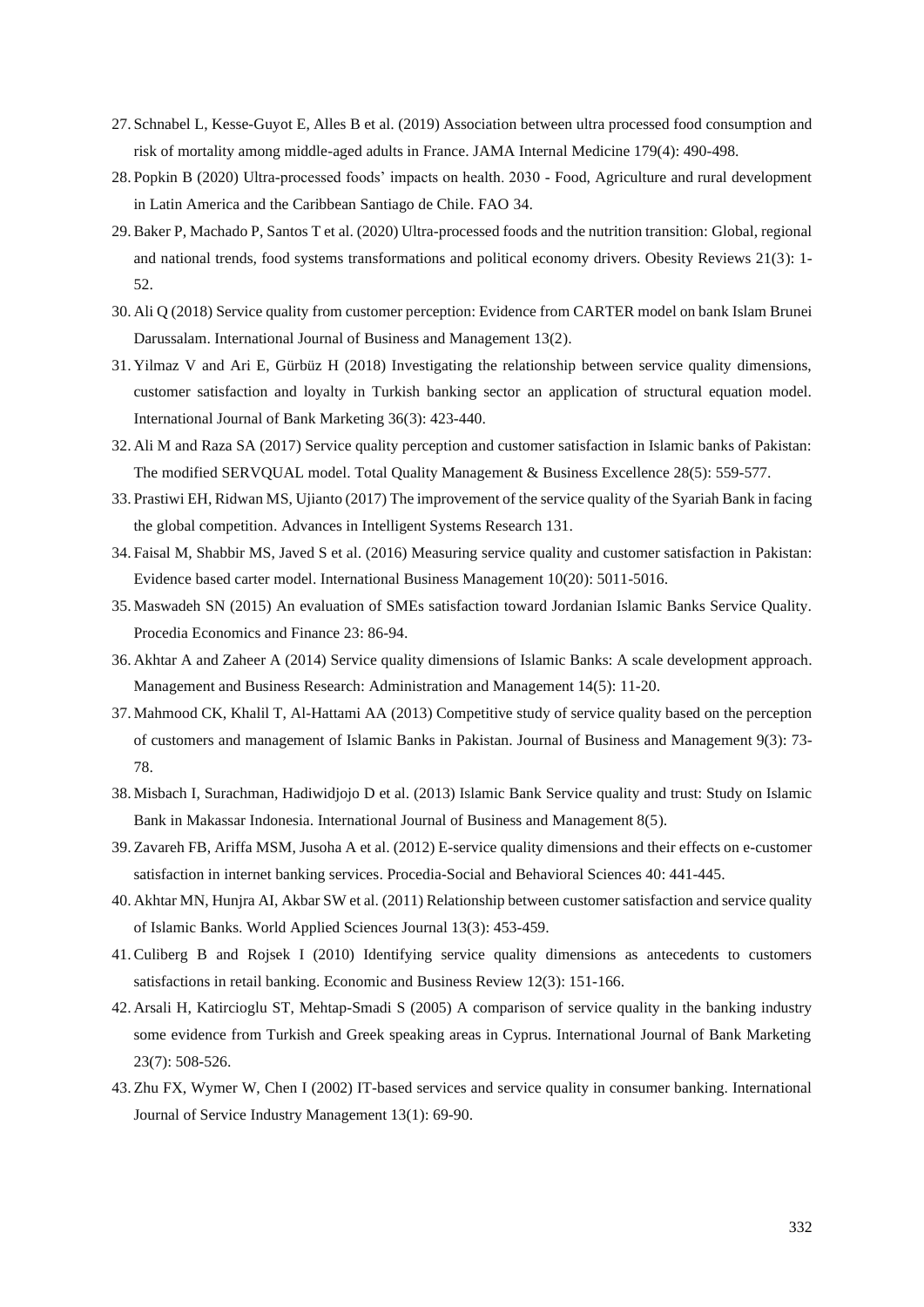- 44. Othman A and Owen L (2002) [The multidimensionality of CARTER model to measure customer service](https://iaif.ir/images/khareji/articles/bank/107.pdf)  [quality in Islamic banking industry: A study in Kuwait Finance House. International Journal of Islamic](https://iaif.ir/images/khareji/articles/bank/107.pdf)  [Financial Services 3\(4\).](https://iaif.ir/images/khareji/articles/bank/107.pdf)
- 45. Parasuraman A, Zeithaml VA, Berry LL (1988) [SERVQUAL. Journal of Retailing 64\(1\):](https://www.researchgate.net/profile/Valarie-Zeithaml-2/publication/225083802_SERVQUAL_A_multiple-_Item_Scale_for_measuring_consumer_perceptions_of_service_quality/links/5429a4540cf27e39fa8e6531/SERVQUAL-A-multiple-Item-Scale-for-measuring-consumer-perceptions-of-service-quality.pdf) 12-40.
- 46. Hair JF, Black WC, Black B et al. (2010) Mutilvariate data analysis (7<sup>th</sup> Edn.) upper saddle river, NJ: Pearson [Prentice Hall 280.](https://www.pearson.com/uk/educators/higher-education-educators/program/Hair-Multivariate-Data-Analysis-Global-Edition-7th-Edition/PGM916641.html)
- 47.Ramayah T, Lee JWC, In JBC (2011) [Network collaboration and performance in the tourism sector. Service](https://link.springer.com/article/10.1007/s11628-011-0120-z)  [Business 5:](https://link.springer.com/article/10.1007/s11628-011-0120-z) 411-428.
- 48. Götz, O, Liehr-Gobbers K, Krafft M (2010) [Evaluation of structural equation models using the partial least](https://link.springer.com/chapter/10.1007/978-3-540-32827-8_30)  [squares \(pls\) approach. In Handbook of Partial Least Squares. Springer 691-711.](https://link.springer.com/chapter/10.1007/978-3-540-32827-8_30)
- 49. Hair JF, Sarstedt M, Ringle CM (2012) [An assessment of the use of partial least squares structural equation](https://link.springer.com/article/10.1007/s11747-011-0261-6)  [modeling in marketing research. Journal of the Academy of Marketing](https://link.springer.com/article/10.1007/s11747-011-0261-6) Science 40(3): 414-433.
- 50. Hulland J (1999) [Use of partial least squares \(PLS\) in Strategic management research: A review of four recent](https://onlinelibrary.wiley.com/doi/10.1002/%28SICI%291097-0266%28199902%2920%3A2%3C195%3A%3AAID-SMJ13%3E3.0.CO%3B2-7)  [studies. Strategic Management Journal 20\(2\):](https://onlinelibrary.wiley.com/doi/10.1002/%28SICI%291097-0266%28199902%2920%3A2%3C195%3A%3AAID-SMJ13%3E3.0.CO%3B2-7) 195-204.
- 51. Hair JF, Matthews LM, Matthews RL et al. (2017) PLS-SEM or [CB-SEM: Updated guidelines on which](https://www.inderscience.com/info/inarticle.php?artid=87624) [method to use. International Journal of Multivariate Data Analysis 1\(2\):](https://www.inderscience.com/info/inarticle.php?artid=87624) 107-123.
- 52. Henseler J and Sarstedt M (2013) [Goodness-of-fit indices for partial least squares path modeling.](https://link.springer.com/article/10.1007/s00180-012-0317-1)  [Computational Statistics 28\(2\):](https://link.springer.com/article/10.1007/s00180-012-0317-1) 565-580.
- 53. Hair JF, Ringle CM, Sarstedt M (2013) [Partial least squares structural equation modeling: Rigorous](https://psycnet.apa.org/record/2013-07989-002)  [applications, better results and higher acceptance. Long Range Plan: International Journal of Strategic](https://psycnet.apa.org/record/2013-07989-002)  [Management](https://psycnet.apa.org/record/2013-07989-002) 46(1-2): 1-12.
- 54.Barclay DW, Higgins CA, Thompson R (1995) [The partial least squares approach to causal modelling:](https://www.researchgate.net/publication/313137896_The_partial_least_squares_approach_to_causal_modeling_Personal_computer_adoption_and_use_as_an_illustration)  [Personal computer adoption and use as illustration. Technology Studies](https://www.researchgate.net/publication/313137896_The_partial_least_squares_approach_to_causal_modeling_Personal_computer_adoption_and_use_as_an_illustration) 2: 285-309.
- 55.Bollen K (1989) [Structural Equations with latent variables, John Wiley & Son.](https://onlinelibrary.wiley.com/doi/book/10.1002/9781118619179)
- 56. McIntosh AR and Gonzalez-Lima F (1994) [Structural equation modeling and its application to network](https://onlinelibrary.wiley.com/doi/abs/10.1002/hbm.460020104)  [analysis in functional brain imaging. Human](https://onlinelibrary.wiley.com/doi/abs/10.1002/hbm.460020104) Brain Mapping 2(1-2): 2-22.
- 57. Efron B and Tibshirani RJ (1993) [An introduction to the bootstrap. Chapman and Hall, New York.](http://www.ru.ac.bd/stat/wp-content/uploads/sites/25/2019/03/501_02_Efron_Introduction-to-the-Bootstrap.pdf)
- 58.Chin WW (2010) [How to write up and report PLS analyses, in Handbook of partial least squares: Concepts,](https://link.springer.com/chapter/10.1007/978-3-540-32827-8_29)  [Methods and Application. Springer](https://link.springer.com/chapter/10.1007/978-3-540-32827-8_29) Link 645-689.
- 59. Stone M (1974) [Cross-validatory choice and assessment of statistical predictions. Journal of the Royal](https://www.jstor.org/stable/2984809)  [Statistical Society, Series B, 36\(2\):](https://www.jstor.org/stable/2984809) 111-133.
- 60. Geisser S (1975) [The predictive sample reuse method with applications. Journal of the American Statistical](https://www.tandfonline.com/doi/abs/10.1080/01621459.1975.10479865#:~:text=An%20account%20is%20given%20of,demonstrating%20the%20technique%20is%20presented.)  [Association](https://www.tandfonline.com/doi/abs/10.1080/01621459.1975.10479865#:~:text=An%20account%20is%20given%20of,demonstrating%20the%20technique%20is%20presented.) 70(350): 320-328.